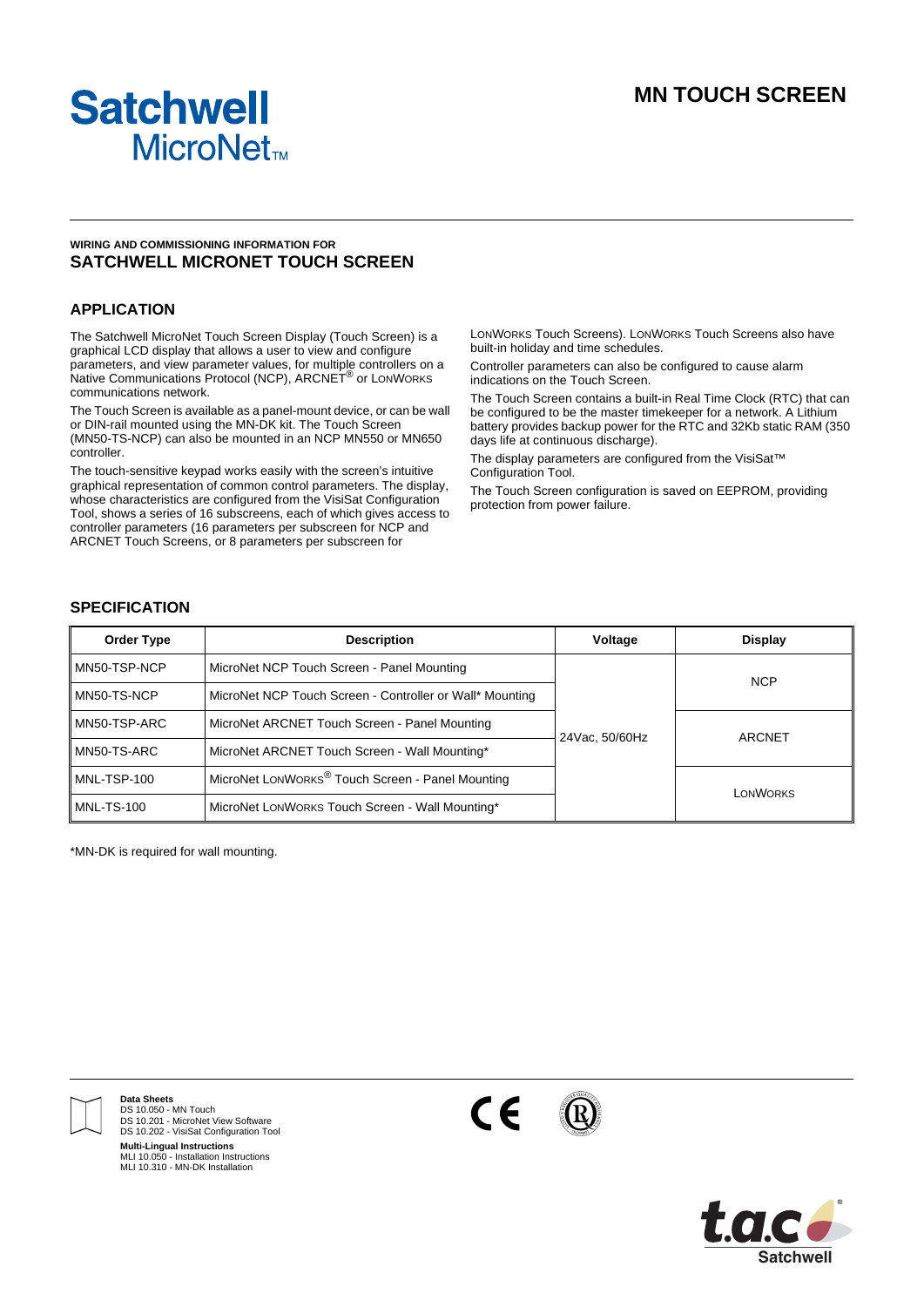# **INSTALLATION**

## **Inspection**

Inspect carton for damage. If damaged, notify carrier immediately. Inspect Touch Screen for damage. Return damaged products.

## **Requirements**

- (These items are not provided)
- **•** Installer must be an experienced technician
- **•** Job wiring diagrams
- **•** Tools:
	- Saw for panel mounting
	- Drill and bits
	- Digital Volt-Ω meter (DVM)
	- Static protection wrist strap.
- **•** If the Touch Screen is not connected directly to an MN550 or MN650 via a ribbon cable, an EN 61558 power transformer is required, as described opposite.
- **•** Three No. 10 self-starting screws for wall mounting or 35mm DIN rail for mounting.
- **•** Terminators (If MicroNet LONWORKS network is used):
- One LON<sup>®</sup>-TERM1 terminator required for free topologies.
- Two LON-TERM2 terminators required for bus topologies.

## **Precautions**

#### **General**

- **•** Follow Static precautions when installing this equipment.
- **•** Use copper conductors that are suitable for 75°C (167°F).
- **•** Make all connections according to electrical wiring diagram, national and local electrical codes.

#### **Static Precautions**

Static charges damage electronic components. The microprocessor and associated circuitry are extremely sensitive to static discharge. Use the following precautions when installing, servicing or operating the system:

- **•** Work in a static-free area.
- **•** Discharge static electricity by touching a known, securely grounded object.
- **•** Use a wrist strap connected to earth ground when handling the Touch Screen's printed circuit board.
- **•** Direct static discharge on the Touch Screen may cause it to lock out. If this occurs, reset the unit by switching the Touch Screen power on and off.

#### **European Community Directives**

This equipment meets all requirements of European Community Directives for Low Voltage (72/23/EEC), General Safety (92/59/EEC), and Electromagnetic Compatibility (89/336/EEC).

#### **Federal Communications Commission (FCC)**

This equipment has been tested and found to comply with the limits for a Class A digital device, pursuant to Part 15 of the FCC Rules. These limits are designed to provide reasonable protection against harmful interference when the equipment is operated in a commercial environment. This equipment generates, uses, and can radiate radio frequency energy and if not installed and used in accordance with the instruction manual, may cause harmful interference to radio communications. Operation of this equipment in a residential area is likely to cause harmful interference, in which case the user will be required to correct the interference at his own expense.

#### **Canadian Department of Communications (DOC)**

This digital apparatus does not exceed the Class A limits for radio noise emissions from digital apparatus set out in the radio interference regulations of the Canadian Department of Communications.

#### **Power Supply Wiring Precautions**

- **•** This product contains a non-isolated half-wave rectifier power supply and must not be powered by transformers used to power other devices containing non-isolated full-wave rectifier power supplies. Refer to DS 10.250, *EN-206, Guidelines for Powering Multiple Full-Wave and Half-Wave Rectifier Devices from a Common Transformer* for detailed information.
- **•** The 24Vac 50/60Hz supply must comply with EN 61558 and be capable of supplying at least 8VA. Class 2 circuits must not intermix with Class 1 circuits. The supply to the transformer must have a breaker or disconnect. If the Touch Screen is mounted on a standalone NCP MN550 or MN650 controller, the controller transformer must be upgraded to supply an extra 8VA for the Touch Screen.
- **•** The transformer frame and Touch Screen 0V terminal must be connected to earth; see [page 6](#page-5-0).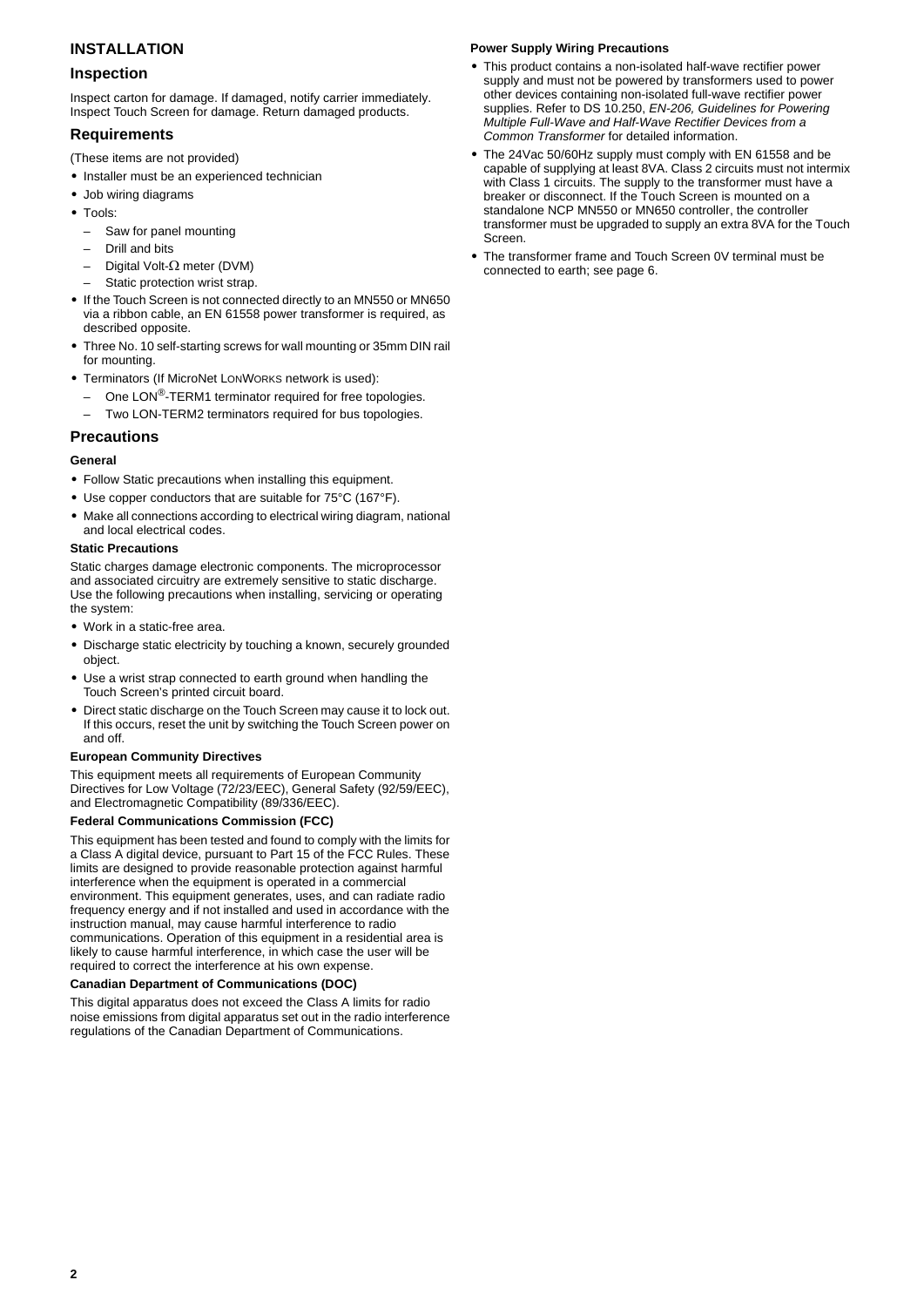# **Location**

The Touch Screen is suitable for indoor use only. When selecting a mounting location, make certain the following conditions are met:

- **•** Do not install where excessive moisture, corrosive fumes, vibration, or explosive vapours are present.
- **•** Do not install near large contactors, electrical machinery, or welding equipment.
- **•** Allow 150mm clearance from contactors, switches, and associated cabling.

Locate where ambient temperatures do not exceed 40°C or fall below 0°C and relative humidity does not exceed 95% or fall below 5%, non-condensing.

# **Mounting**

## **Panel Mounting (TSP Models)**

- 1. Select mounting location.
- 2. Draw cut out dimensions onto panel.
- 3. Carefully cut around outline on panel. Remove any burrs and smooth rough edges.
- 4. Remove four screws on Touch Screen back cover. 5. Remove back cover.
- 6. Go to Battery Setup section and enable battery.
- 7. Place Touch Screen in panel opening.
- 8. While holding Touch Screen in place, re-install back cover.
- 9. Re-install four screws on back cover and tighten.
- 10. Check for a secure fit between back cover, panel and front of Touch Screen.

**Panel Mounting**





**Mounting the Touch Screen (MN50-TS-NCP only) in an NCP MN550/650 Controller**



**WARNING - ELECTRICAL SHOCK HAZARD. THE MN550 CAN CONTAIN MAINS VOLTAGES. DISCONNECT THE DIGITAL OUTPUTS BEFORE REMOVING THE COVER OF THE CONTROLLER.**

- 1. Remove the two screws holding the large front panel of the controller in place.
- 2. Remove the controller front panel.
- 3. Remove four screws on Touch Screen back cover.
- 4. Remove the Touch Screen back cover.
- 5. Connect the ribbon cable from the Touch Screen to the connector on the controller PCB.
- 6. Go to Battery Setup section and enable the Touch Screen battery.
- 7. Secure the Touch Screen to the top of the controller using the screws from the controller front panel (you will need to punch through the screw positions on the Touch Screen front panel).

#### **Wall or DIN Rail Mounting**

For Wall or DIN rail mounting, a separate Wall Mounting Kit (MN-DK) is needed.

- 1. Select mounting location. Allow minimum 150mm clearance around Touch Screen.
- 2. Do the following to mount Touch Screen on a wall:
	- a. Loosen two screws securing terminal cover to MN -DK and remove cover.
	- b. If not already fitted, press the wall mounting clip into the back of the MN-DK.
	- c. Lift wall mounting bracket clip. (Located on top back of MN-DK.)
	- d. Using a No. 10 self-starting screw, install top screw.
	- e. Lift and level MN-DK.
	- f. Using two No. 10 self-starting screws, install bottom screws.
	- g. Install and fix Touch Screen to MN-DK.
	- h. Re-install terminal cover. (May be left off until wiring is completed.)
- 3. Do the following to mount Touch Screen on a DIN rail:
	- a. Loosen two screws securing terminal cover to MN-DK and remove cover.
	- b. While pulling down on DIN rail locking bracket, snap MN-DK on a 35mm DIN mounting rail.
	- c. Release DIN rail locking bracket.
	- d. Install and fix Touch Screen to MN -DK.
	- e. Re-install terminal cover. (May be left off until wiring is completed).





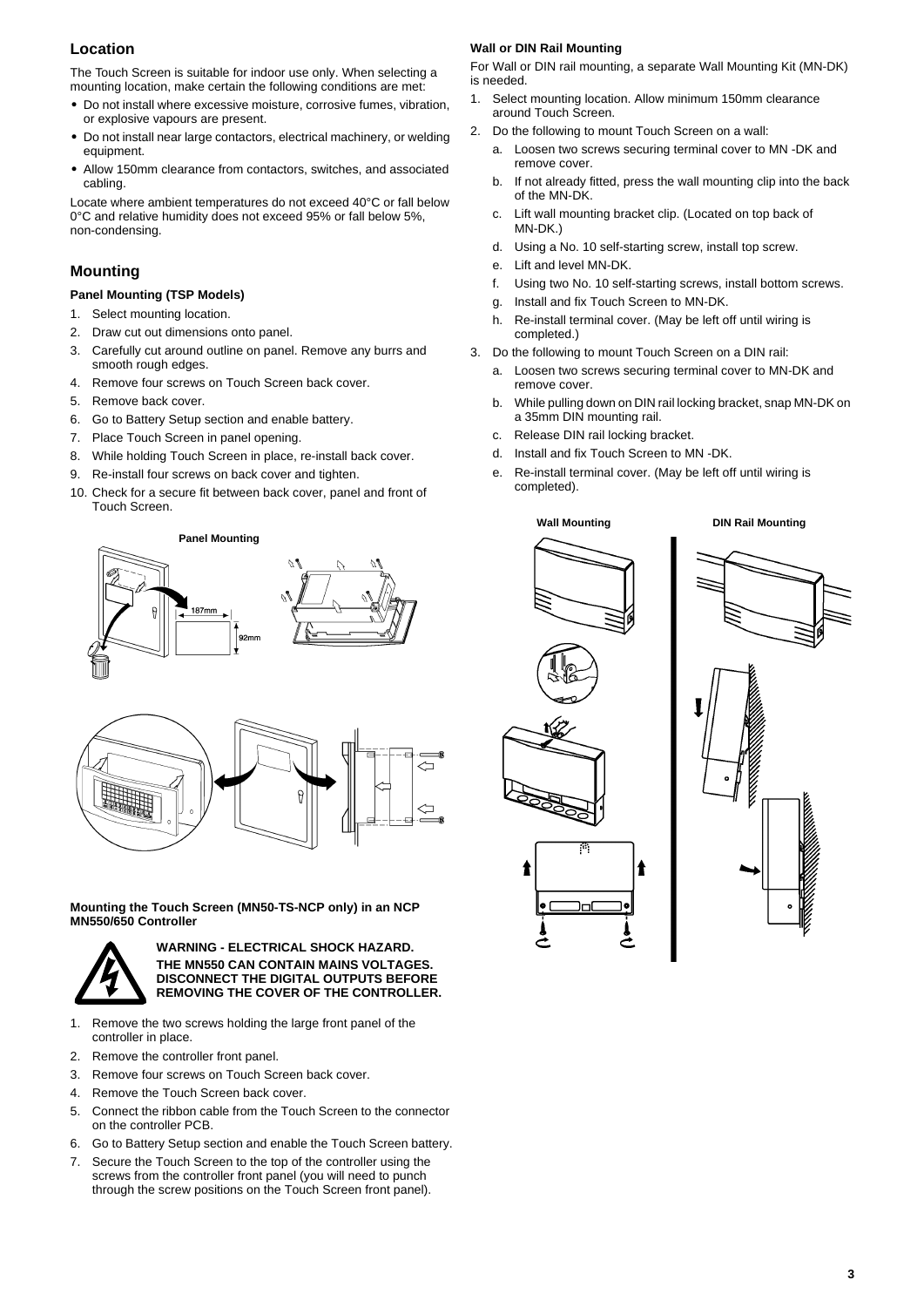# **Terminal Connections**



#### **Touch Screen - Wall Mount Touch Screen - Panel Mount**



**Terminals accept one 1mm**2 **wire**

## **Network Wiring**



**WARNING - ELECTRICAL SHOCK HAZARD. THE MN350 AND MN550 CAN CONTAIN MAINS VOLTAGES. DISCONNECT ALL MAINS VOLTAGES WHILE THE COVER OF THE CONTROLLER IS REMOVED.**

#### **Introduction**

Network wiring includes a connection between the Touch Screen and a MicroNet controller network. Depending on the specific Touch Screen model, one of three network types can be used:

- **•** NCP networks
- **•** FTT LONWORKS network
- **•** ARCNET network

Note that termination of cable screens can be critical to performance, particularly in an ARCNET network.

Network wiring must not be routed with power wiring.

Network wire pairs must be dedicated to MicroNet network

communications. They cannot be part of an active, bundled telephone trunk.

If network cable is installed in areas of high RFI/EMI, the cable must be in conduit.

Refer to the *MicroNet System Engineering Guide* for further guidance, including network topologies, wiring, network lengths, termination and cable types.

#### <span id="page-3-0"></span>**NCP/ARCNET Screens**

NCP and ARCNET networks require screened cable. Connect the screen to earth at one end of the cable only. If earthing at a Touch Screen, connect to terminal 1. Keep wires emerging from screened cable as short as possible.



Note: Satisfactory NCP or ARCNET communications relies on the earth (0V) potential varying no more than 7V between any two devices in the network (e.g. between an MN MI and any controller, or between any two controllers). If this is not the case, you need to introduce NCP repeaters or ARCNET routers and connect the network screens as given in the *MicroNet System Engineering Guide*.

#### **LONWORKS Touch Screen Network Wiring (MNL-TS-100)**

LONWORKS Touch Screens may be connected to any FTT LONWORKS wiring segment. The internal MNL-C LON card uses the FTT-10A transceiver.

LONWORKS wiring segments using FTT-10A nodes can also include LPT-10 nodes. Before adding MicroNet LONWORKS devices to an existing LPT-10 network, test for LPT level voltage (48Vdc) across the two network conductors. If this voltage is present, locate and temporarily remove the 48Vdc power before connecting new wiring and nodes to the segment.

Recommended cable for most FTT LONWORKS networks is Level 4 plenum-rated 0.65mm (22AWG), as defined by the National Electrical Manufacturers Association (NEMA), but read the following note. Screened cable is optional, depending on electrical noise levels. If screened cable is used, it must be grounded (through a 470kΩ, resistor and a 0.1µF capacitor connected in parallel) **at one end only**.

Note: Further information is provided in the *MicroNet System Engineering Guide*. It is also important to refer to the LONWORKS Wiring Guidelines (www.echelon.com/Products/technical/bulletins.asp) for the very latest information about LONWORKS cable types, lengths, etc.

- 1. Review the Precautions section.
- 2. Connect two twisted wires of the FTT network cable to terminals 7 and 8 of Touch Screen as shown below. Polarity makes no difference.



- 3. Depending on topology chosen for the FTT segment, attach other controllers and Touch Screens freely using multiple wiring trees and stars (free topology), or connect only in a device-to-device fashion (bus topology).
- 4. Fit the terminator(s):
	- **•** If attaching the Touch Screen to an FTT-10A free topology wiring segment, fit one LON-TERM1 terminator to any node on the seament.
	- **•** If attaching to an FTT-10A bus topology wiring segment, use two LON-TERM2 terminators, one at each end of the segment.

Note: Any wiring segment that includes LPT nodes should use the Echelon® -approved 1.3mm (16 AWG) wire, a free-topology architecture (singly terminated), and a termination designed specifically for use with the LPT-10 (LPT-10 Link Power Interface, with jumper at '1 CPLR' setting).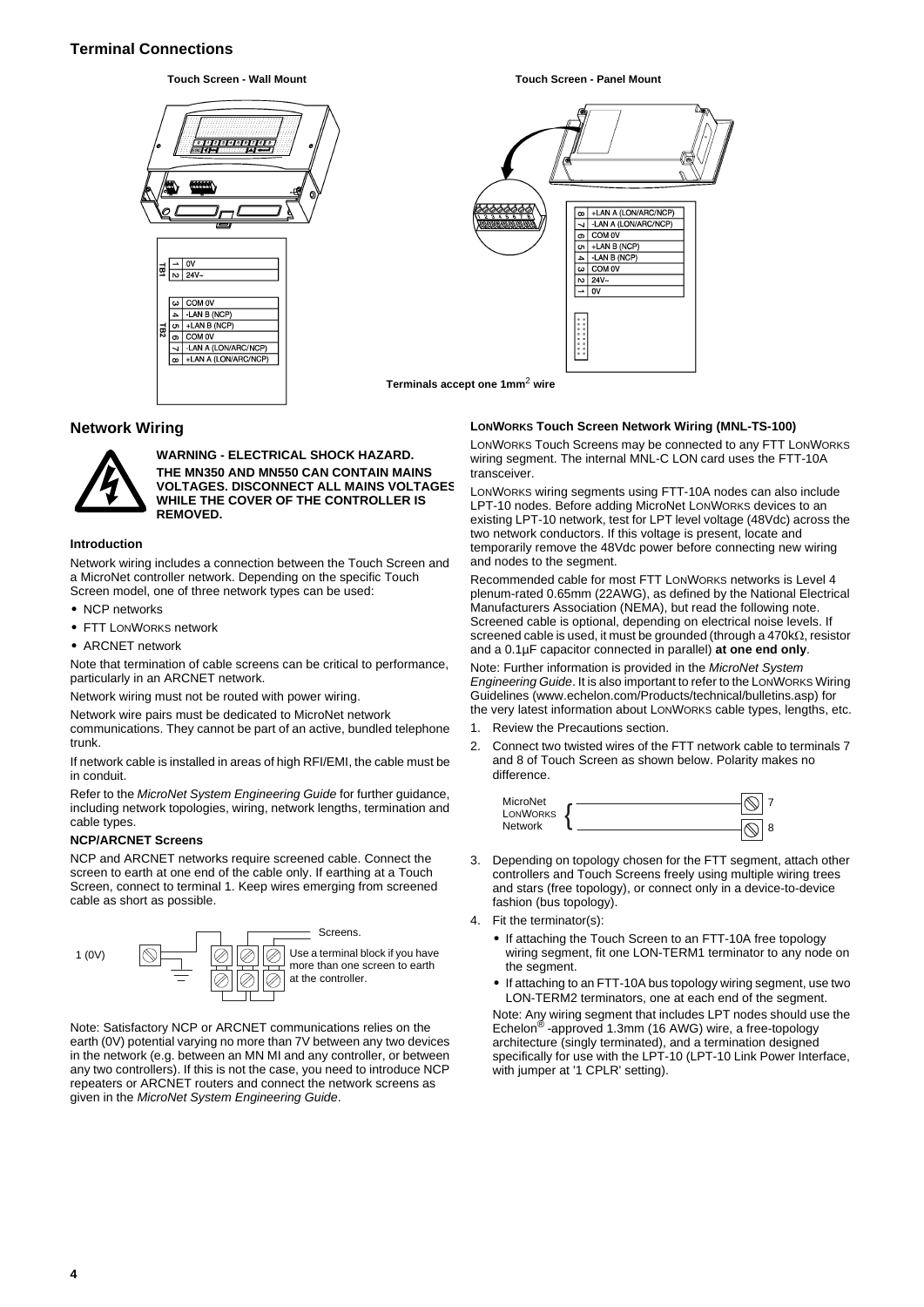#### **NCP Network Wiring (MN50-TS-NCP)**

A Touch Screen can connect to the 'main LAN' of an NCP network and creates a network sub-LAN, to which other NCP controllers can connect. An NCP Touch Screen can be used to display and change data only from the controllers on its sub-LAN.

Recommended cable for NCP networks is Belden 9502 dual twisted-pair screened cable. However, Belden 8762 (single twisted pair cable) can be used providing that the wiring precautions shown in the *MicroNet System Engineering Guide* are followed.

Before wiring the Touch Screen fit the two jumpers to the links shown in the following diagram.



Note: If the Touch Screen is mounted in an NCP MN550 or MN650 controller, the NCP main LAN and sub-LAN must be connected to the controller's terminals, not to the Touch Screen's terminals. Refer to the MN550 data sheet (DS 10.153A) or MN650 data sheet (DS 10.154A) for connection details.

If the Touch Screen is not mounted in an NCP MN550 or 650 controller, connect the NCP network as follows.

- 1. Review Precautions section.
- 2. Connect the network to the Touch Screen, as shown in the following diagram. **Observe correct polarity.**

Note: Connect the controller with other NCP devices in a device-to-device fashion. Do not use wiring trees or stubs.

3. Ground the NCP wiring screen **at one end of the cable only**.

Note: These connection apply only if the Touch Screen is not mounted in the controller.



## **ARCNET Network Wiring (MN50-TS-ARC)**

Touch Screens may be networked to either a 'main LAN' under an MN MI (MNN-MI-100) or to a 'sub-LAN' under an ARCNET router.

For performance reasons when transferring network variables between controllers and Touch Screens, the main LAN should have only ARCNET routers connected to it, unless there are no sub-LANs.

An ARCNET Touch Screen can be used to display and change data from any controller on the network, including controllers on different sub-LANs.

Recommended cable for ARCNET networks is Belden 9502 dual twisted-pair screened cable.

- 1. Review Precautions section.
- 2. Connect the network to the Touch Screen, as shown in the following diagram. **Observe correct polarity.**
- 3. Connect the Touch Screen with other ARCNET devices in a device-to-device fashion. Do not use wiring trees or stubs.
- 4. Ground the ARCNET wiring screen **at one end of the cable only**.
- 5. The devices *at each end* of the network must be biased and terminated by fitting jumpers to links LK1, LK2 and LK11 on the ARCNET card. If the Touch Screen is not at one end, leave the links unset.





ARCNET Card

# **Battery Setup**

The unit is shipped with the battery disabled to preserve battery life. To enable battery, do the following:

1. Remove battery.

2. Remove protective strip from battery.

**REMOVING PROTECTIVE STRIP FROM BATTERY ON WALL UNIT**



**REMOVING PROTECTIVE STRIP FROM BATTERY ON PANEL MOUNT UNIT**



- 3. Re-install battery. (Make certain polarity is correct.)
- 4. Make certain battery is fully seated in battery holder.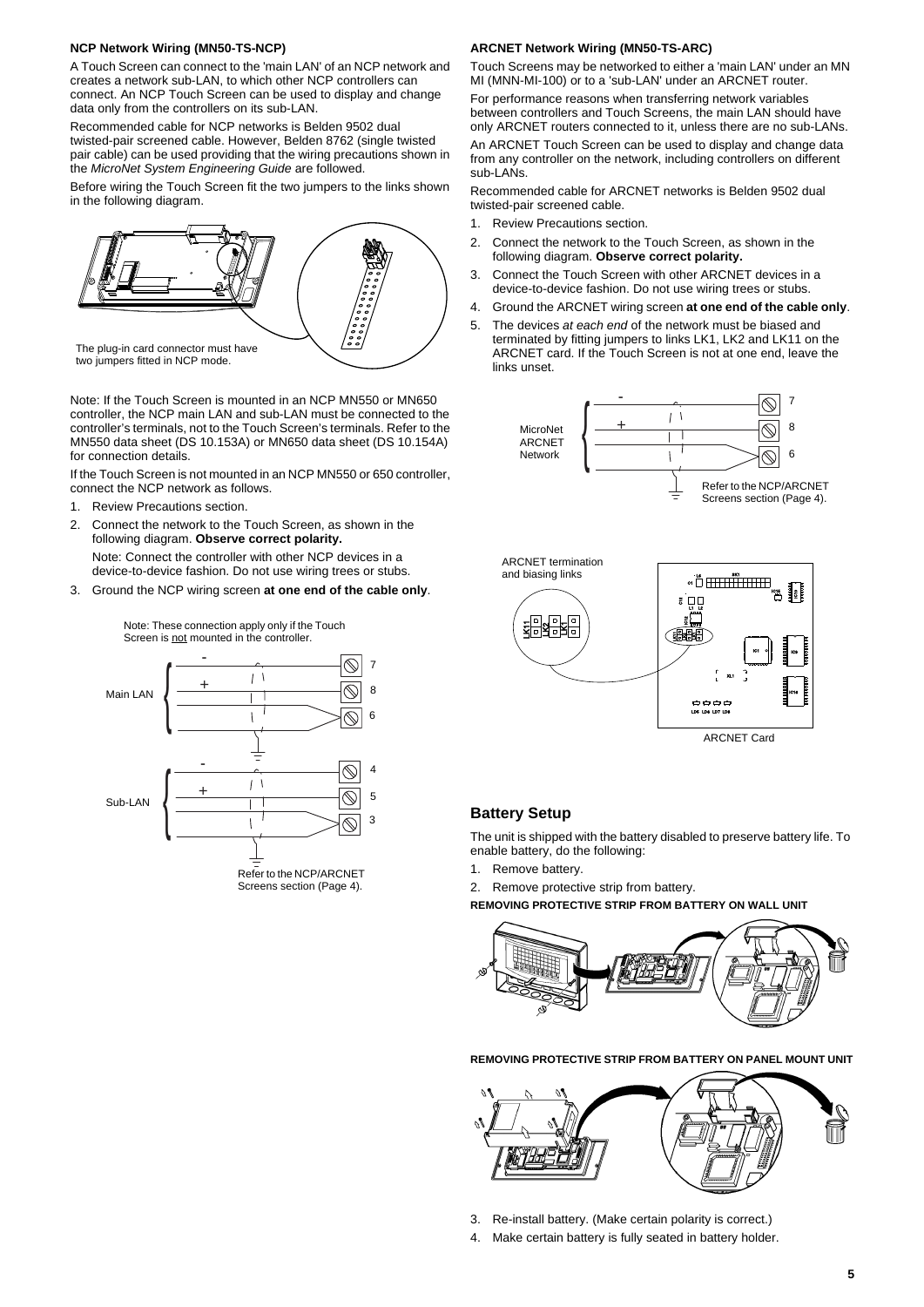# **Power Supply Wiring**

Note: If the Touch Screen is connected directly to an MN550 or MN650 via a ribbon cable, a connection to a 24Vac power supply is not required. However, the controller transformer must be upgraded to supply an extra 8VA for the Touch Screen.

Notes:

- 1. This product contains a non-isolated half-wave rectifier power supply and must not be powered by transformers used to power other devices containing non-isolated full-wave rectifier power supplies. If multiple devices are powered from the same transformer, verify that the transformer is properly sized to power all equipment simultaneously and all devices contain the same type of rectifier power supplies or internal isolation. Also verify that correct polarity has been maintained between all connected devices. Refer to DS 10.250, *EN-206, Guidelines for Powering Multiple Full-Wave and Half-Wave Rectifier Devices from a Common Transformer* for detailed information.
- 2. Install wiring according to job wiring diagrams and local electrical codes.
- <span id="page-5-0"></span>3. The wire gauge used must be consistent with load current rating. **24Vac Power Wiring**
- 1. Review Precautions section.
- 2. Ensure that the Touch Screen 0V terminal is connected to Earth **before** connecting the power wiring to the Touch Screen.
- 3. Connect power ground wiring to terminal 1.
- 4. Connect power 24Vac wiring to terminal 2.



# **CHECKOUT**

## **Mechanical Hardware Checkout**

- Verify network wiring between Touch Screen and other devices is installed according to job wiring diagram and national and local electrical codes.
- 2. Verify 24Vac power is provided from a power transformer conforming to EN 61558 and wiring is installed according to job wiring diagrams and with national and local electrical codes.

## **Preliminary Setup Procedure**

Note: See the Touch Screen User's Guide for full details.

Energise Touch Screen and verify logo screen appears.

## **Accessing the System Screen**

- 1. Press ENTER twice from the logo screen. A password entry box appears.
- 2. Using keys on Touch Screen key pad, type in 1024. Use BACKSPACE  $\boxed{d}$  to delete any incorrect entries. Press ESC to cancel input.
- 3. Press ENTER.
- 4. Press  $\boxed{\triangle}$  (NEXT SCREEN) until the System Screen is displayed:



## **Displaying the Maintenance Screen**

1. From System screen, press the Wrench icon, then ENTER. The Maintenance Screen appears. For example:



## **Choosing the Date Format**

Note: There are two date formats available in the Touch Screen. The 'UK' version is set up as DD/MM/YYYY with a 24 hour clock. The 'USA' version uses MM/DD/YYYY and is displayed in 12 hour format. The format chosen is displayed next to the icon on the Maintenance Screen. For example:

$$
\overleftrightarrow{\mathcal{H}}\text{-} \mathsf{USA}
$$

- 1. On the Maintenance Screen, press the Date Format Icon.
- 2. Press ENTER. The date format toggles to other format.
- 3. Press ESC to return to the System screen.

#### **Setting the Time**

Note: The Touch Screen time and date is automatically updated from MN MI (if connected).

1. Select the Clock icon on the System Screen, then press ENTER. The icons to set a time value, then press ESC to return to the Time screen appears. For example:



- 2. Touch the value to change, then press ENTER.
- 3. To set a time value, use the displayed scroll icons, then press ESC to return to the Time and Date screen. To set a date value, type the new value in the entry box displayed, then press ENTER.
- 4. Repeat the procedure on each field until the correct time and date are displayed.
- 5. Press ESC to return to the System Screen.

## **NCP/ARCNET Touch Screen Addressing**

Each controller or Touch Screen on the same NCP or ARCNET LAN needs a unique node address. The node address of two devices can be the same if they are on different LANs; that is, separated by a router in an ARCNET network (Touch Screens are allowed only on the main LAN of an NCP network).

For an NCP Touch Screen, the subnet address of the controllers on the Touch Screen's sub-LAN is the same as the Touch Screen's node address.

To set the Touch Screen's node address:

- 1. From the System screen, touch the Wrench icon and press ENTER. The Maintenance Screen is displayed.
- 2. On the Maintenance screen, select the Node Address Icon, then press ENTER.
- 3. An entry box appears. Type in the new address (numbers only), then press ENTER.
- 4. The sub-LAN address automatically follows the node address.

Note: The Node address is the only one that can be changed from the Touch Screen.

| ⊐ |    | Sub <sub>r</sub><br>Touc |  |
|---|----|--------------------------|--|
|   | 01 |                          |  |
|   |    |                          |  |

net Address: This is the subnet address of the h Screen (for an NCP network, always 1).

국<br>구

Node Address: The node address of the Touch Screen.

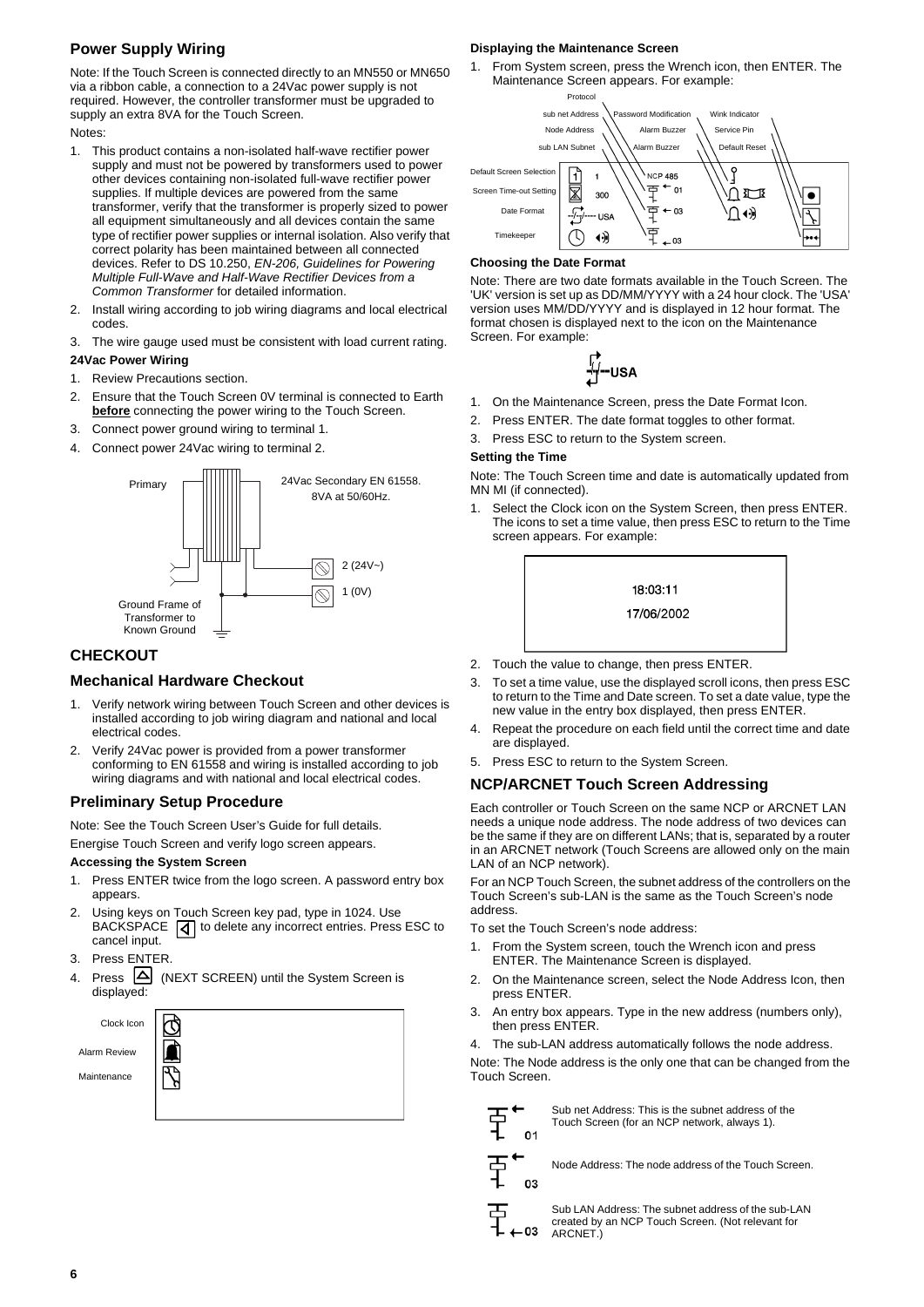## **LONWORKS Touch Screen Addressing**

LONWORKS Touch Screens are addressed directly using a Neuron® ID (LONWORKS serial number). Each LON card has a unique Neuron ID, which is encoded during manufacture.

When addressing a LONWORKS Touch Screen in VisiSat, pressing the Service Pin on the LON card broadcasts the Neuron ID, which VisiSat picks up automatically (see the *VisiSat Engineering Guide* for further information).

Service pin messages can be sent from a Touch Screen as many times as necessary.



Note: The Touch Screen Neuron ID is also printed on the factory barcode labels attached to the LON card. One of the labels remains on the LON card permanently, the other label can be placed on a job site's node list plan. The Neuron ID can be manually entered in VisiSat Configuration Tool to identify the Touch Screen, as an alternative to using the Service Pin method of addressing.

# **COMMUNICATIONS CHECKOUT**

## **ARCNET Card LEDs**

LEDs LD5 to LD8 have the following meanings:

| LD5 (Green, 'Online' LED) | ON when node is online (normal use).<br>OFF when node is off line.                                                                                |
|---------------------------|---------------------------------------------------------------------------------------------------------------------------------------------------|
| LD6 (Red, 'Error' LED)    | OFF when no network errors.<br>ON when duplicate node on network, or<br>if network is reconfiguring. Flickering<br>when bad data packet received. |
| LD7 (Yellow 'Rx' LED)     | ON when data packet received.                                                                                                                     |
| LD8 (Yellow 'Tx' LED)     | ON when data packets transmitted.                                                                                                                 |

Refer to the *MicroNet System Engineering Guide* for further information about the ARCNET LEDs.

## **LON Card LEDs**

The LEDs on the LON card have the following meanings.

| D8 (Green)  | ON when data is being transmitted from the LON card<br>to the Touch Screen.                                                                                                                           |
|-------------|-------------------------------------------------------------------------------------------------------------------------------------------------------------------------------------------------------|
| D7 (Green)  | ON when data is being transmitted from the Touch<br>Screen to the LON card.                                                                                                                           |
| D5 (Yellow) | OFF in normal working mode. ON when SNVTs are<br>being created by VisiSat, or if not yet configured by<br>third-party LonMaker™ binding tool. If otherwise ON,<br>the card is probably unserviceable. |
|             | Flashes at 0.5Hz when LonMaker application has been<br>deleted from the third-party application (i.e. no network<br>addressing information).                                                          |
| D6          | Not used.                                                                                                                                                                                             |

Refer to the *MicroNet System Engineering Guide* for further information about the LON card.

# **SERVICING**

#### **Caution**

#### **Direct static discharge onto the Touch Screen unit may cause it to lock out. If this should occur, reset the unit by switching the Touch Screen power off and on.**

Components within a Touch Screen can not be field repaired. If there is a problem, carry out the following procedure before contacting your local sales office.

- 1. Make sure Touch Screen is connected and communicating to desired devices.
- 2. Record precise hardware setup indicating the following:
	- **•** Touch Screen firmware version number.
	- **•** Information regarding the Version number and build number of the VisiSat Configuration Tool (see 'About VisiSat' option in the VisiSat Tool Help menu).
	- **•** A complete description of difficulties encountered.

## **Fuse Replacement**

A fuse provides overcurrent protection for the Touch Screen. Following static precautions, do the following to check and replace fuse:

- 1. Turn OFF power to Touch Screen.
- 2. Remove Touch Screen cover.
- 3. Remove fuse.
- 4. Check continuity across fuse.
- 5. If fuse is faulty, replace fuse with same type and rating (2A anti-surge).
- 6. Re-install cover.
- 7. Turn ON power to Touch Screen.

**FUSE LOCATION**



## **Battery Replacement**

#### **WARNING -**

**THE PCB CONTAINS A LITHIUM CHLORIDE BATTERY WHICH IS COMPLETELY SAFE WHILST IN NORMAL USE. THE BATTERY MUST BE DISPOSED OF IN ACCORDANCE WITH LOCAL WASTE REGULATIONS.**

Should there be a power failure, the clock and RAM are protected with a battery-backup. Do the following to check and replace battery (removing the battery does not affect the Touch Screen's configuration):

- 1. Turn OFF power.
- 2. Remove cover.
- 3. Remove battery and check battery.
- 4. If battery is faulty, replace battery with same type and rating. (TAC Satchwell part number E17-129, 3.6V AA Non-rechargeable Lithium)
- 5. Re-install cover.
- 6. Turn ON power to Touch Screen.
- 7. Dispose of battery properly.

**BATTERY LOCATION**